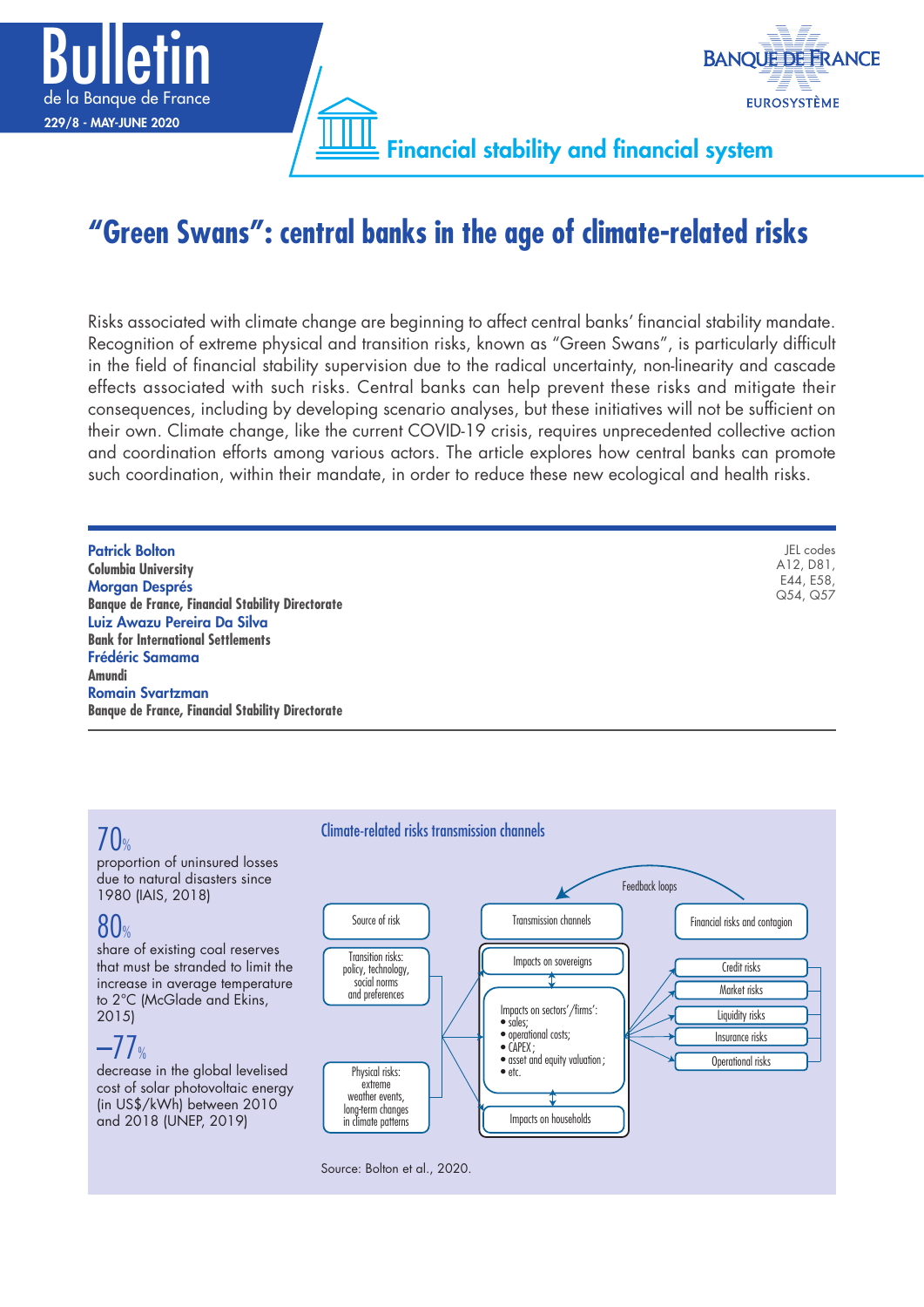



## **1 "Green Swans": a new reality for central banks**

In recent years, the community of central banks, financial regulators and supervisors has recognised the need to address a new type of financial risk: climate-related risks (Carney, 2015; NGFS, 2018, 2019). While global warming is accelerating (IPCC, 2018) and its impacts on ecosystems and human societies are increasing (Masson-Delmotte and Moufouma-Okia, 2019), the scientific community warns that the worst is yet to come. For example, climate change could provoke conflicts, generate hundreds of millions of refugees (Abel et al., 2019), as well as pandemics (Legendre et al., 2015) potentially even more serious than COVID-19. Such events could cancel out progress made in poverty reduction (UN Human Rights Council, 2019) and cause "unprecedented suffering", to quote the words of more than 11,000 scientists (Ripple et al., 2020).

## Physical and transition risks can give rise to "Green Swans".

These climate impacts threaten the stability of our socioeconomic and financial systems, and may affect central banks' financial stability mandate<sup>1</sup> (NGFS 2018). Two main types of financial risks have been identified: physical risks and transition risks.

Physical risks include economic and financial losses related to the increased frequency and intensity of extreme weather events (such as hurricanes or floods) as well as to long-term changes in climate patterns (such as rising sea levels). For example, uninsured losses, which account for 70% of total losses due to natural disasters since 1980 (IAIS, 2018), could undermine the solvency of households, businesses and governments, and thus that of financial institutions exposed to them. Physical risks could also give rise to extreme disasters (Weitzman, 2011), which would severely damage the balance sheets of economic and financial actors.

A rapid and ambitious transition to a low-carbon economy would avert the worst physical risks, but would introduce others: **transition risks**. These risks arise from the financial consequences of public policies, technological breakdowns or obstacles, as well as changes in social norms and individual preferences associated with carbon-intensive activities. Limiting the increase in the average temperature to 1.5°C or 2°C particularly entails refraining from extracting a considerable proportion of the existing reserves of fossil resources (e.g. up to 80% of existing coal reserves, according to McGlade and Ekins – 2015). Such resources would thus become "stranded assets". As a result, these reserves could rapidly lose value, triggering massive

## C1 Transmission and contagion channels of transition and physical risks



Source: Bolton et al., 2020.

<sup>1</sup> Climate change may also affect the price stability mandate, particularly by creating stagflationary supply shocks (Villeroy de Galhau, 2019).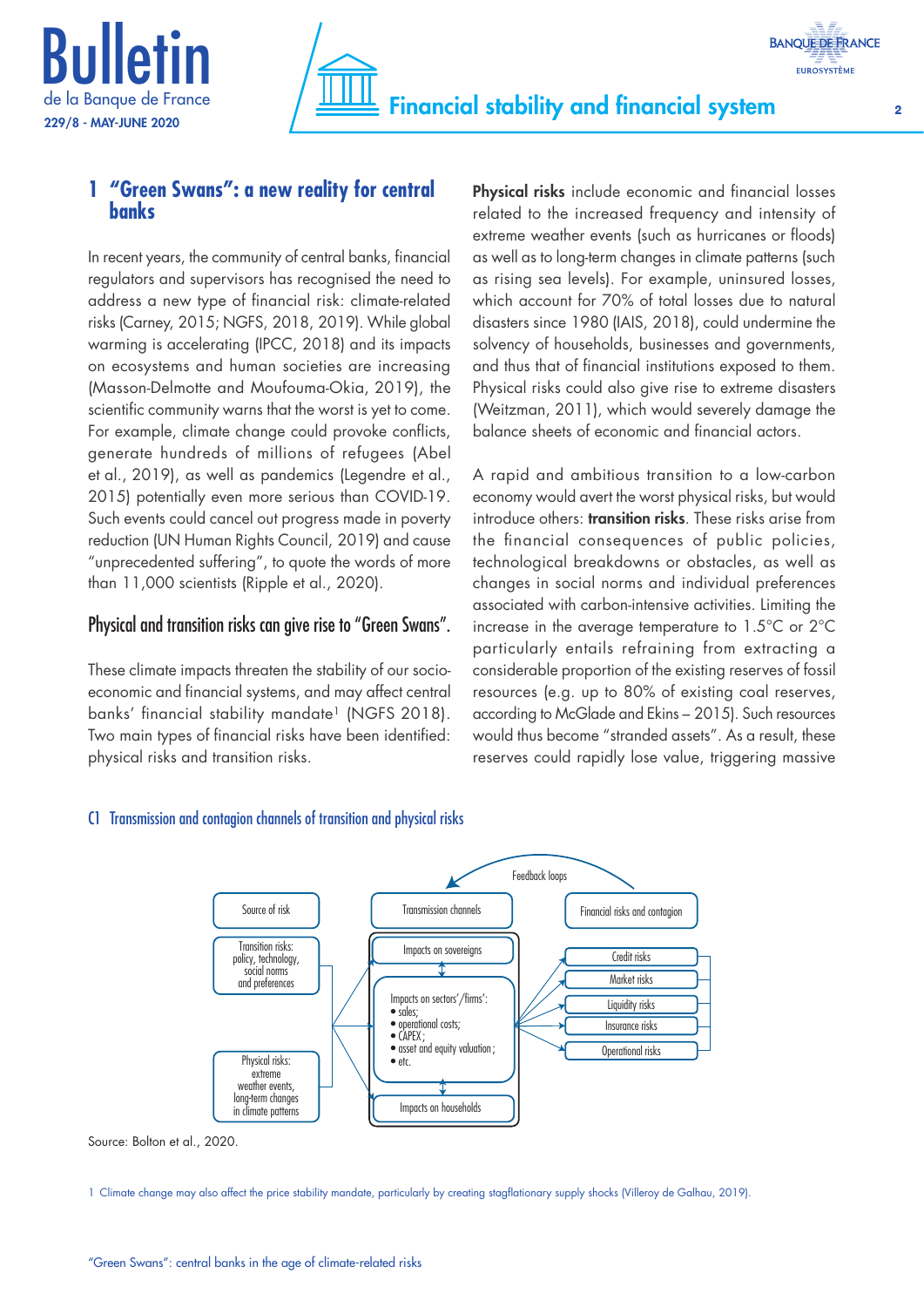



fire sales with potentially systemic effects (Pereira da Silva, 2019).

Physical and transition risks may materialise in different ways, generating various contagion and second-round effects (see Chart 1). In Bolton et al. (2020), we argue that these phenomena could give rise to climatic events extreme enough to trigger a systemic crisis, events described as "Green Swans" (see Box 1). The expression "Green Swans" refers not only to climate-related risks, but also to a range of ecological risks. In this sense, the current COVID-19 crisis can be considered a "Green Swan" in that it appears to have strong links with biodiversity erosion and raises systemic issues. Furthermore, "Green Swans" raise the question of the "tragedy of the horizon" evoked by Mark Carney (2015): while financial actors operate in a short-term time horizon, the ecological transition requires incorporating a long-term perspective into risk management processes.

## Definition of "Green Swans"

The "Green Swan" concept finds its inspiration in the now famous concept of the "Black Swan" developed by Nassim Nicholas Taleb (2007). "Black Swan" events have three characteristics: (i) they are unexpected in light of past events; (ii) their impacts are wide-ranging or extreme; (iii) they are rationalised by conceptual frameworks developed after the fact (retrospective rationalisation). In addition to these three characteristics, "Green Swans" present two more significant qualities. First, it is nearly certain today that these climate-related risks will materialise, even though there is profound uncertainty as to where, when and how they will emerge. Indeed, the scientific community concurs that climate change is "too risky to bet against" (Lenton et al., 2019), and that continuing to increase greenhouse gas emissions could backfire. Second, "Green Swans" may be even more extreme than "Black Swans", as they are irreversible and potentially civilisational, and thus require a systemic response (Ripple et al., 2020). This attribute distinguishes them from simple shocks from which society could eventually recover.

## Initial epistemological break in systemic risk management

Faced with the risk of systemic destabilisation, central banks, supervisors and financial regulators must therefore integrate "climate-related risks into financial stability monitoring and micro-supervision" (NGFS, 2019, p. 4). In other words, climate-related risks must be identified in order to address the "tragedy of the horizon".

However, this integration of climate-related risks into financial stability supervision and prudential regulation presents a significant challenge: traditional approaches to risk, based on historical data and normal distribution assumptions, will necessarily lead to a poor appreciation of climate-related risks (Dépoues et al., 2019), for two main reasons. First, most climate-related risks cannot be detected by past data: physical risks are just beginning to materialise (recent increase in the number and intensity of natural disasters), and transition risks remain low due to the lack of political ambition in this area at the global level. Second, climate-related risks tend not to follow "normal" distributions and can lead to extreme values (Weitzman, 2011), which are outside the probabilities used in standard risk management tools.

This can be characterised as an epistemological obstacle (Bachelard, 1938): certain scientific methods, although appropriate in some contexts, can become problematic and prevent scientific progress in other contexts that require a new approach or even a redefinition of the problem (or an epistemological break). In the case at hand, the concept of risk itself must be reinterpreted if we are to grasp the systemic dimension of climaterelated risks.

This epistemological break seems to be underway in the financial community (Pereira da Silva, 2019): new methodologies are being developed to better identify climate-related risks. They are based on scenario analyses, which use plausible hypotheses for the future without assigning probabilities of materialisation to these hypotheses.

Today, central banks and supervisors agree on the need to use this scenario approach, with two possible regulatory applications. First, the analysis of climate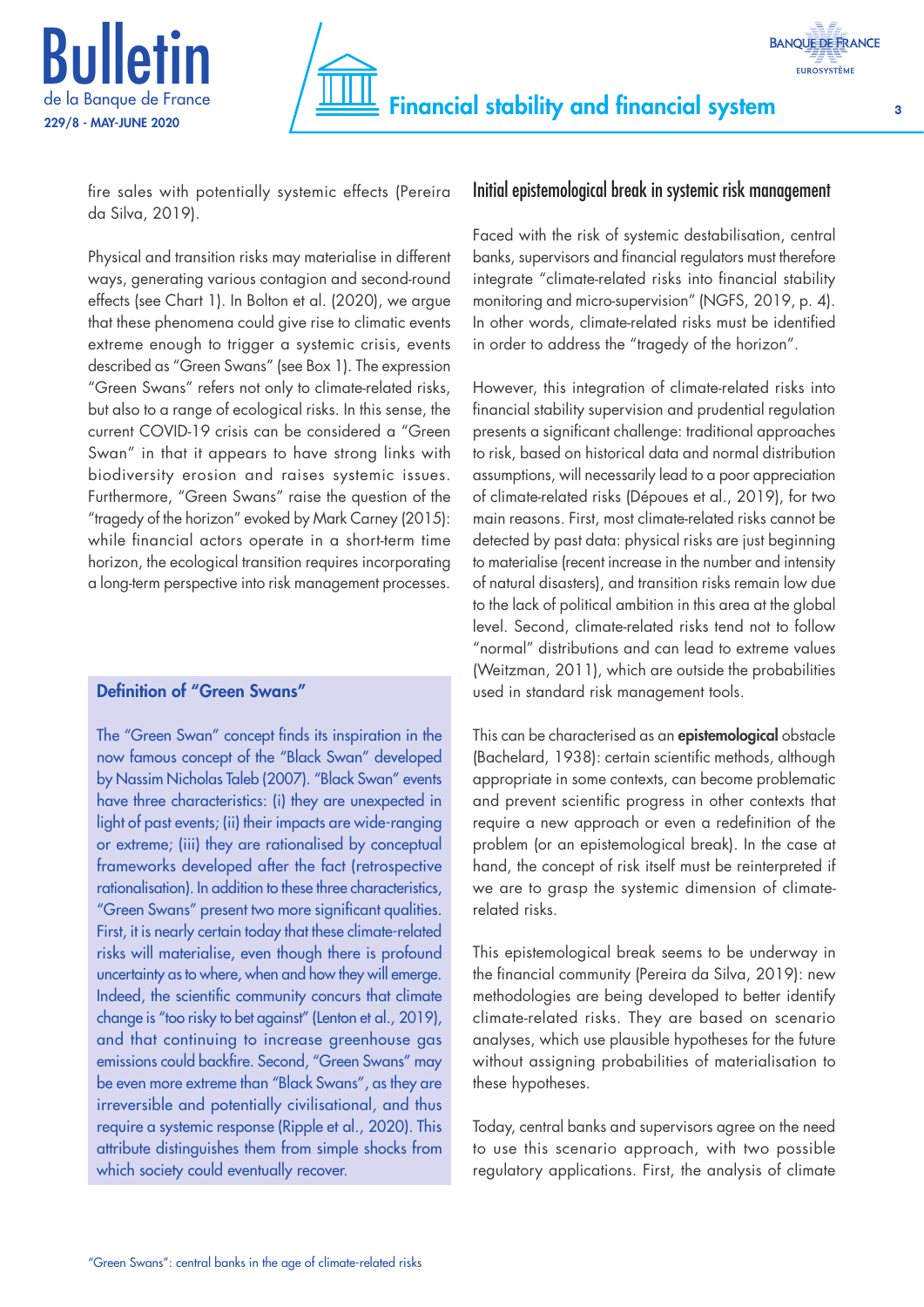



scenarios could be integrated into stress tests aimed at assessing the capacity of financial institutions to cope with an adverse macro-financial scenario. Central banks and financial supervisors have already started to develop methodologies for such tests (Allen et al., 2020; Bank of England Prudential Regulation Authority, 2019; Vermeulen et al., 2019). Second, scenario analysis could be systematically used in microprudential supervision. For instance, some countries, particularly emerging economies (Dikau and Ryan-Collins, 2017), have defined climate-related risk management expectations for banks and insurance companies (FEBRABAN, 2014). Other countries, such as France (Law on Energy Transition for Green Growth, 2015), have also introduced new climate-related risk communication requirements.

## **2 Integrating climate-related risks into scenario analysis: the issue of radical uncertainty**

While scenario analyses are essential, they will not be sufficient to manage the systemic risks posed by climate change. This is because the radical uncertainty associated with climate change impacts (physical risks) and mitigation (transition risks) cannot be "resolved" or removed by scenario analysis alone (Chenet et al., 2019). New, more holistic approaches to risk are needed (see Section 3).

## Uncertainties related to the physical impacts of climate change

With regard to physical risks, the main sources of uncertainty involve:

• biogeochemical processes potentially triggered by climate change. Tipping points exist within the Earth's ecosystems, but remain difficult to estimate with precision (see Chart 2), and exceeding them could generate cascade reactions on other biogeochemical processes, making risk analysis even more difficult (Lenton et al., 2019; Steffen et al., 2018). For example, geographically distant processes such as regeneration of the Amazon rainforest and the Greenland ice sheet may prove to be interdependent (see Chart 2);

• the socio-economic impacts of these biogeochemical processes. Numerous cascade reactions may also take place between ecosystems and human systems, involving social and geopolitical dimensions (Valantin, 2017) that are particularly difficult to anticipate. For example, climate change could generate mass migrations and conflicts (Abel et al., 2019). Such events could disrupt development around the world, but their probability of occurrence and impacts remain impossible to measure accurately and with an adequate degree of confidence.

In view of these considerations, it appears in particular that the damage functions used by integrated assessment models (IAMs), corresponding to the costs of climate change, do not reliably capture extreme climate-related risks (Calel et al., 2015). Choosing parameter values for the future damage function and discount rates can in fact provide "almost any result one desires" (Pindyck, 2013, p. 5) and lead to "grossly misleading" recommendations (Stern, 2016). Such uncertainties therefore call for great caution in interpreting any estimate of physical risks (Alestra et al., 2020).

## Uncertainties associated with the low carbon transition

With regard to transition risks, one of the main sources of uncertainty is the general use of carbon prices in IAMs as the sole indicator of transition. This assumption tends to ignore many social and political forces that can influence the way the world is changing (IPCC, 2014, p. 422). Indeed, from a historical perspective, past developments in primary energy use have responded to a variety of technological, geopolitical and institutional considerations that cannot be reduced to a mere question of relative prices (Pearson and Foxon, 2012). In order to overcome the limitations associated with IAMs, some scenario analyses rely on "technology" models, primarily the scenarios developed by the International Energy Agency (IEA).

However, scenario analyses, whether based on IAMs or technology models, must address many sources of uncertainty. In particular, the technologies that will win out in a low carbon world remain highly uncertain (Barreto and Kemp, 2008). As such, some scenarios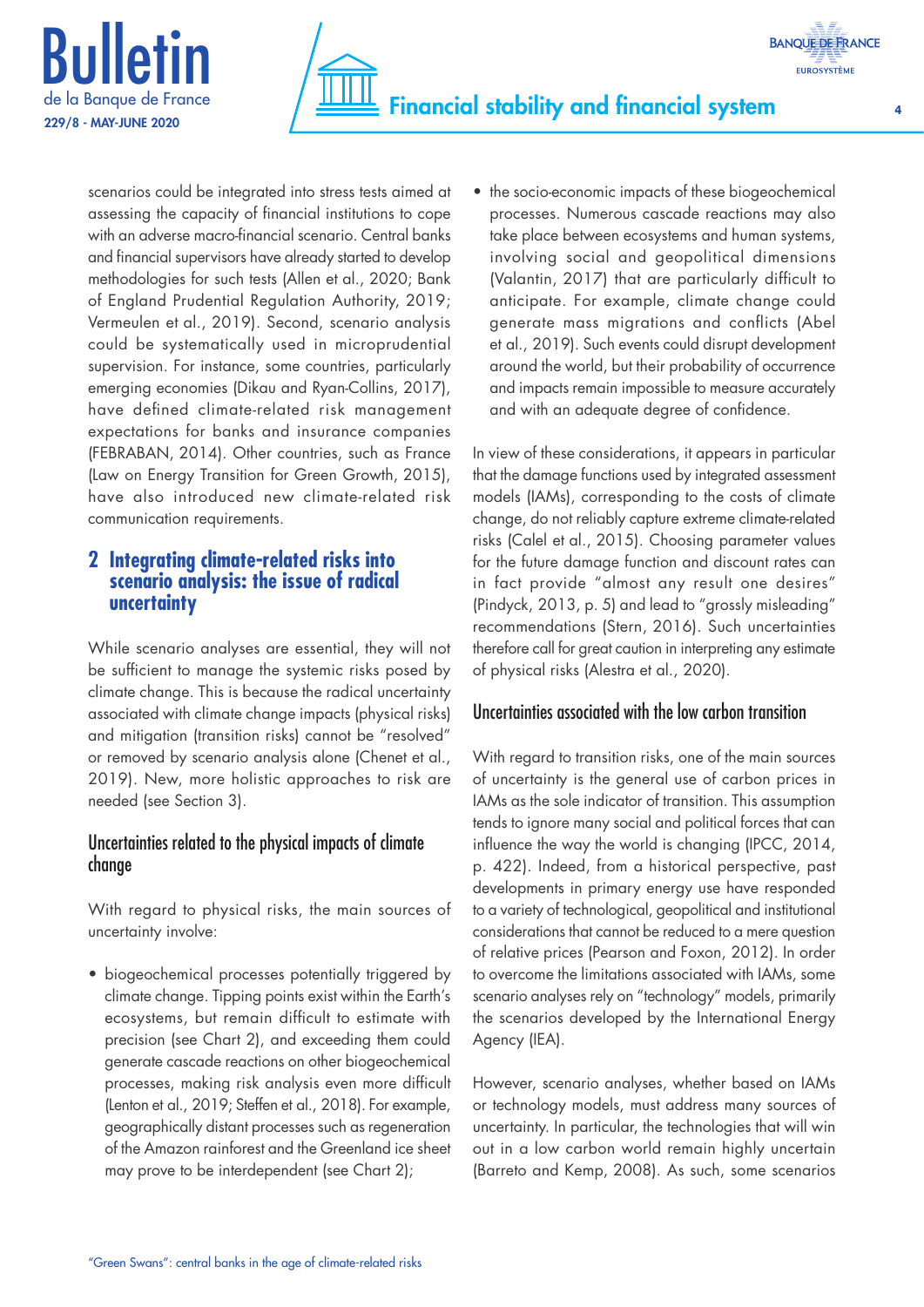



C2 Global map of potential tipping Cascades



Source: Steffen et al. (2018).

rely on rapid development of low carbon technologies to meet growing energy demand (IEA, 2017); others focus on reducing energy demand, which could be achieved through energy efficiency, but also through more resource-sparing lifestyles (NégaWatt, 2018); and still others focus strongly on negative emission and carbon capture and storage technologies, although such technologies are far from maturity (see Annex 1). The costs of these future technologies are also shrouded in uncertainty (ibid.), making it even more difficult to assess the risks and opportunities associated with the transition.

Moreover, integration of transition risks cannot be limited to a macroeconomic and sectoral analysis: a firm's vulnerability to climate-related risks depends not only on its exposure (which may be relatively similar for different firms in the same sector), but also on its capacity to adapt to a specific scenario, throughout its value chain. In particular, a firm may be exposed to climaterelated risks via: (i) its direct emissions, known as "Scope 1" emissions (particularly significant in sectors

such as aviation and the chemical industry); (ii) "Scope 2" emissions resulting from the energy consumed (e.g. energy-intensive industries); and (iii) other emissions related to its entire upstream and downstream value chain, known as "Scope 3" emissions. For the automotive industry, for example, the main source of risk lies less in emissions related to manufacturing (Scope 1) or energy sources (Scope 2), than in the combustion of carbon by end-users (Scope 3).

However, the assessment of risks within these value chains and the potential cascade effects between firms and sectors (Cahen Fourot et al., 2020) remain extremely difficult to anticipate, as they are subject to multiple assumptions (ability to pass on higher costs upstream or downstream, new technologies, etc.).

With all these sources of uncertainty combined, it is not surprising that the different estimates of the value of stranded assets lead to highly divergent results (Carbon Tracker, 2018; IRENA, 2017).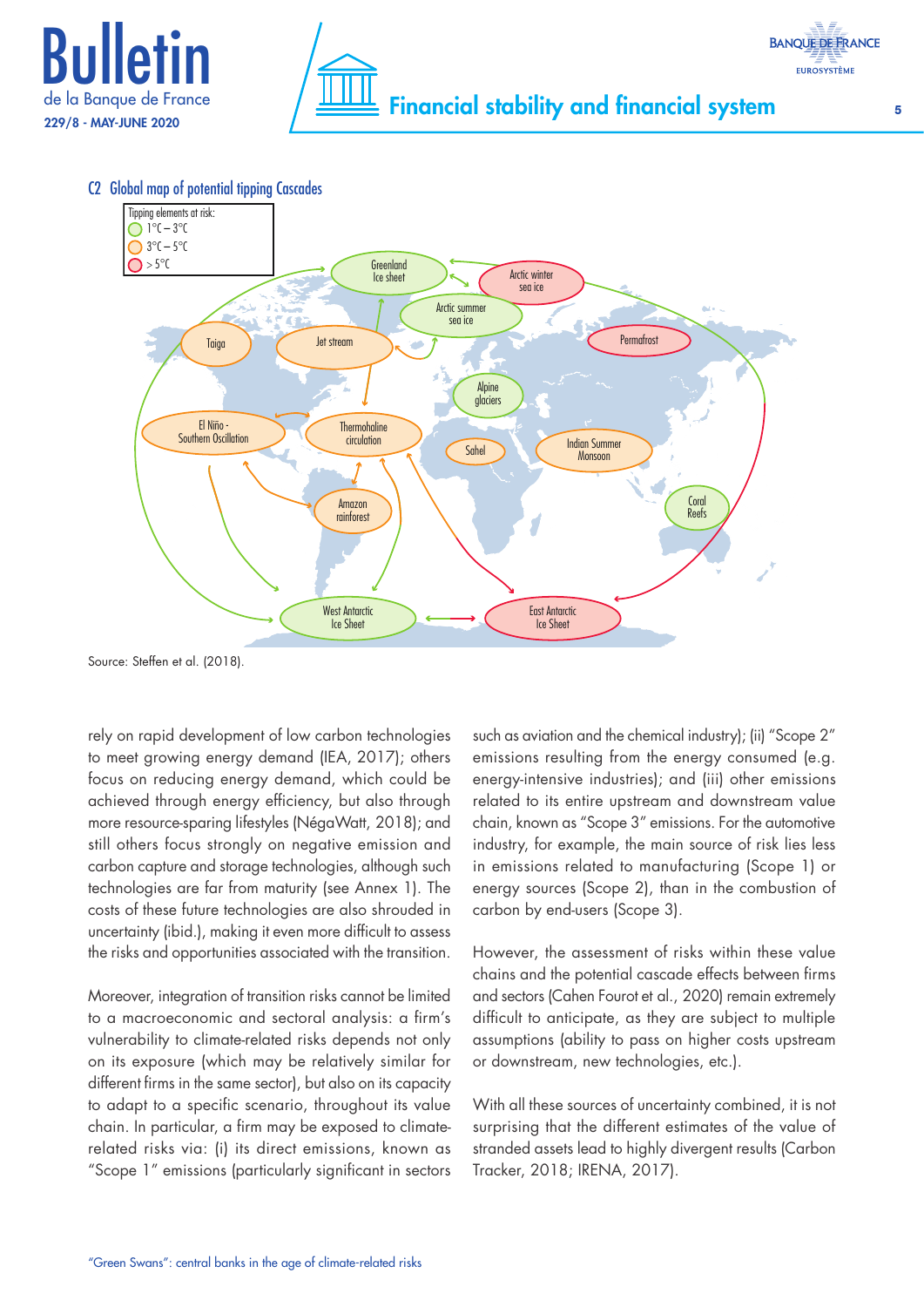



## Integrating new approaches

We have shown that, regardless of the approach taken, measuring climate-related risks presents significant methodological challenges. As a result of these limitations, two main methods are generally proposed. We argue here that they should be pursued in parallel rather than exclusively.

First, central banks and supervisors could explore different approaches that take into account the uncertainty and non linearity associated with climate-related risks. For example, Mercure et al. (2019) argue that, unlike general equilibrium models, non-equilibrium models are better able to incorporate the main trends of a low carbon transition, such as path dependence2 (Monasterolo et al., 2019), the role of the monetary and financial sector (Dafermos et al., 2017) or the role played by energy (The Shift Project and IFPEN, 2019). Ad hoc approaches to better capture the cascade effects generated by physical (Hildén et al., 2020) and transition risks will also be essential. Nevertheless, the descriptive and normative power of these approaches remains limited by the sources of radical uncertainty related to climate change, as mentioned above. In other words, although climate economic models and prospective analysis of climate-related risks can still be improved, the uncertainty is such that they cannot provide all the information required to ensure protection from "Green Swans".

Therefore, the second method proposed consists in moving beyond strictly risk-based approaches to fully integrate the radical uncertainty we are facing. This amounts, for example, to emphasising the precautionary principle3 (Aglietta and Espagne, 2016; Chenet et al., 2019; Svartzman et al., 2019). The issue of decision-making in the event of radical uncertainty in the economy (Keynes, 1936) has been making a comeback since the financial crisis of 2007-08 (Webb et al., 2017), and seems to be even more important in the case of environmental and health crises such as the COVID-19 pandemic. According to Mervyn King, former

Governor of the Bank of England, integrating the concept of radical uncertainty should lead, among other effects, to the development of comprehensive strategies to strengthen the resilience and robustness of the system, rather than managing each risk separately (King, 2016).

A second "epistemological break" would then be necessary to address the role of central banks, regulators and supervisors in the face of climate uncertainty. This would involve moving from a risk-management position to one that seeks to strengthen the resilience of complex socio-ecological systems (Schoon and Van der Leeuw, 2015), which will be impacted by climate-related risks in one way or another. In particular, we argue below that current efforts to measure, manage and monitor climate-related risks will only be useful if: (i) they take place in an institutional environment involving strong coordination between public and private actors; and (ii) they give rise to new theoretical approaches aimed at better understanding the complex relationships between economic systems and ecosystems.

## **3 Moving towards resilience for socioecological systems**

## Coordination as a risk-management strategy

Acknowledging the limitations of risk-based approaches and integrating radical uncertainty suggests that, in the age of climate-related risks, central banks may inevitably be dragged into uncharted territory. On the one hand, they cannot simply develop scenarios while waiting for government agencies to take action: this could expose central banks to the real risk of not being able to deliver on their financial stability mandate. Indeed, in the case of economies that are no longer viable because of climate change, central banks' leeway could prove severely limited (Bolton et al., 2020). On the other hand, central banks cannot, whatever the expectations, substitute for public policies (fiscal, industrial, spatial planning, etc.), which have a primary role to play in climate matters (Volz, 2017).

<sup>2</sup> Path dependence is a theory of how decisions made in the past can influence future decisions. For example, a carbon tax may not be sufficient to promote public transport in urban areas where past land-use planning decisions have favoured urban sprawl and the use of private cars as the principal means of travel. 3 The precautionary principle is used, particularly in the environmental field, to justify discretionary measures in situations where a risk of harm to the public exists but cannot be fully understood due to scientific uncertainty.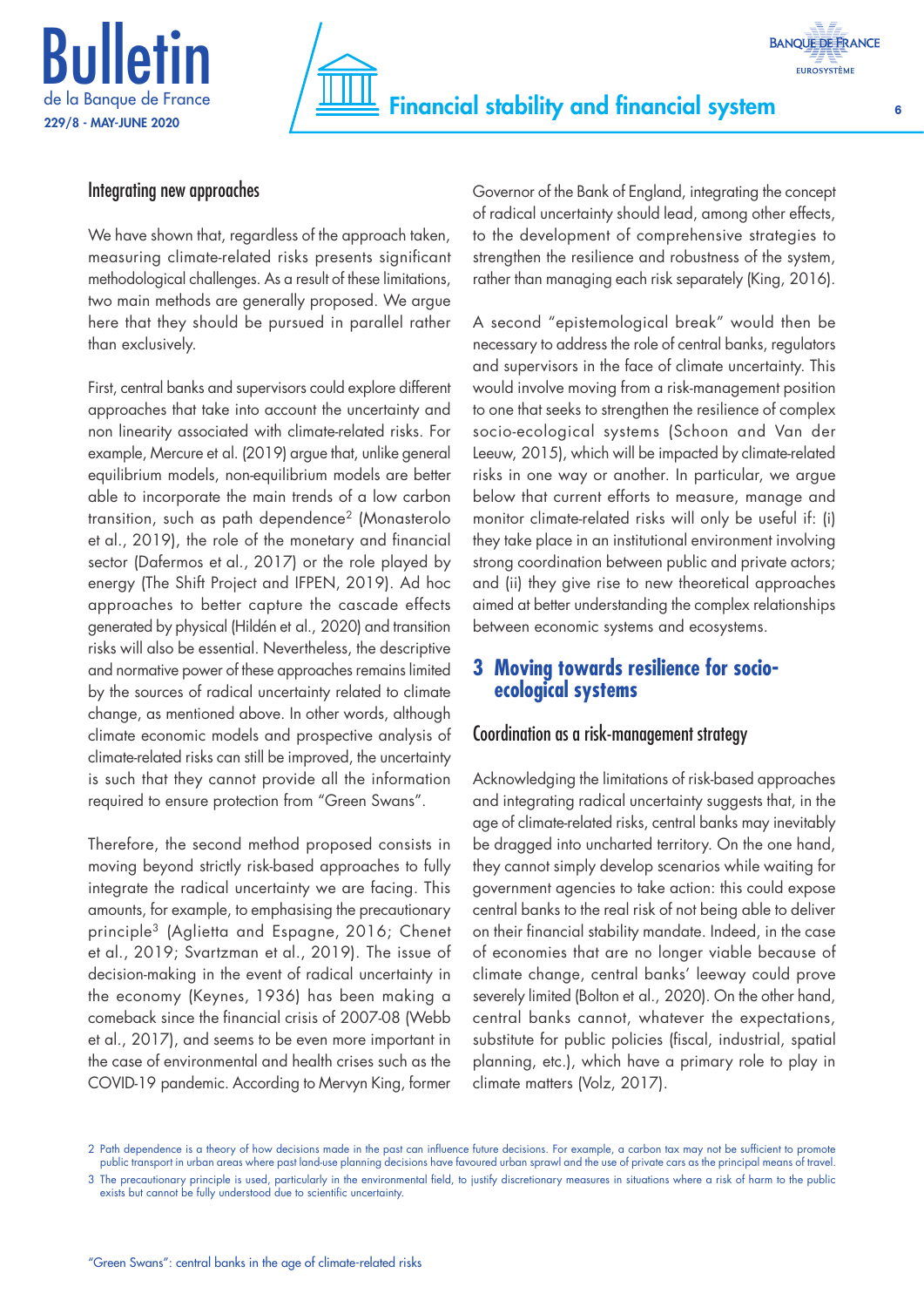



To break this deadlock, we defend a third position: without prejudice to the responsibility of policy makers, central banks must play a proactive role in calling for broader and coordinated change, in order to continue to fulfil their own financial stability mandates in a context of climate uncertainty. Indeed, the risks posed by climate change offer central banks a particular perspective that private actors and policy-makers may not necessarily be able to adopt given their respective interests and time horizons – being subject to the "tragedy of the horizon". In this regard, current efforts to measure, manage and monitor climate-related risks will only be effective if they help to develop the coordination among stakeholders that is necessary to address climate change.

This coordination can take many forms (see Appendix 2). In *The Green Swan* (Bolton et al., 2020), we highlight four dimensions: (i) beyond climate-related risk management, central banks can promote long-term management and support the values promoted by sustainable finance (Fullwiler, 2015); (ii) better coordination of fiscal, monetary and prudential measures is essential to support a successful environmental transition (Krogstrup and Oman, 2019; Pereira da Silva, 2020), especially in the current context of low interest rates; (iii) increased international cooperation between monetary and financial authorities on environmental issues will be essential (Aglietta and Coudert, 2019); (iv) a more systematic integration of environmental criteria into national and corporate accounting frameworks can also help private and public actors to manage climate-related risks (de Cambourg, 2019).

## In the age of COVID-19, it is essential to reconsider interactions between nature and the economy

Climate change is only the "tip of the iceberg" (Steffen et al., 2011). Other "planetary boundaries" (Rockström et al., 2009) or biogeochemical cycles essential for life on Earth are also affected by human activity (e.g. biodiversity loss and soil erosion – IPBES, 2019; IPCC, 2019) and can present risks that are both interdependent and as systemic as climate change. For example, climate change may accelerate loss of biodiversity (IPBES, 2019).

In this regard, the COVID-19 crisis seems to be a "Green Swan". Although we should be cautious about the origins of the pandemic, many experts believe that COVID-19 (as well as many infectious diseases that have emerged in recent decades) is due to degradation of our ecosystems (Vidal, 2020). In addition, climate disruption increases the risk of exposure to human pathogens; it could, for example, trigger new pandemics even more devastating than COVID-19, e.g. due to melting glaciers and permafrost (Legendre et al., 2015).

As central banks begin to address new ecological risks such as those related to biodiversity loss (Schellekens and Van Toor, 2019), the concept of radical uncertainty becomes even more fundamental. Indeed, measuring "biodiversity risk" meets with even more complexity and uncertainty than climate-related risks, particularly because the former relies on multiple local indicators related to the functioning of diverse ecosystems (Chenet, 2019). In this context, it seems that new conceptual approaches are needed to consider the resilience of our socioecological systems (Schoon and Van der Leeuw, 2015; OECD, 2019; Pereira da Silva, 2020) in the face of these new global ecological risks.

The interdisciplinary field of ecological economics (Daly and Farley, 2004), for example, may offer a more appropriate conceptual approach to the interdependence between economic systems and ecosystems (OECD, 2019). Rather than considering the economy, society and the environment as three independent spheres (the "weak sustainability" approach), ecological economics considers that the economic sphere is embedded within the social and biophysical spheres, and that the loss of ecosystem services can be only very partially offset by an increase in physical or human capital ("strong sustainability approach" – see Chart 3).

Reconsidering macroeconomic and financial systems in the light of these considerations will be essential to assess the sustainability of our economic and financial systems in the age of ecological risks. This article merely lays the groundwork and calls for development of such research in the future.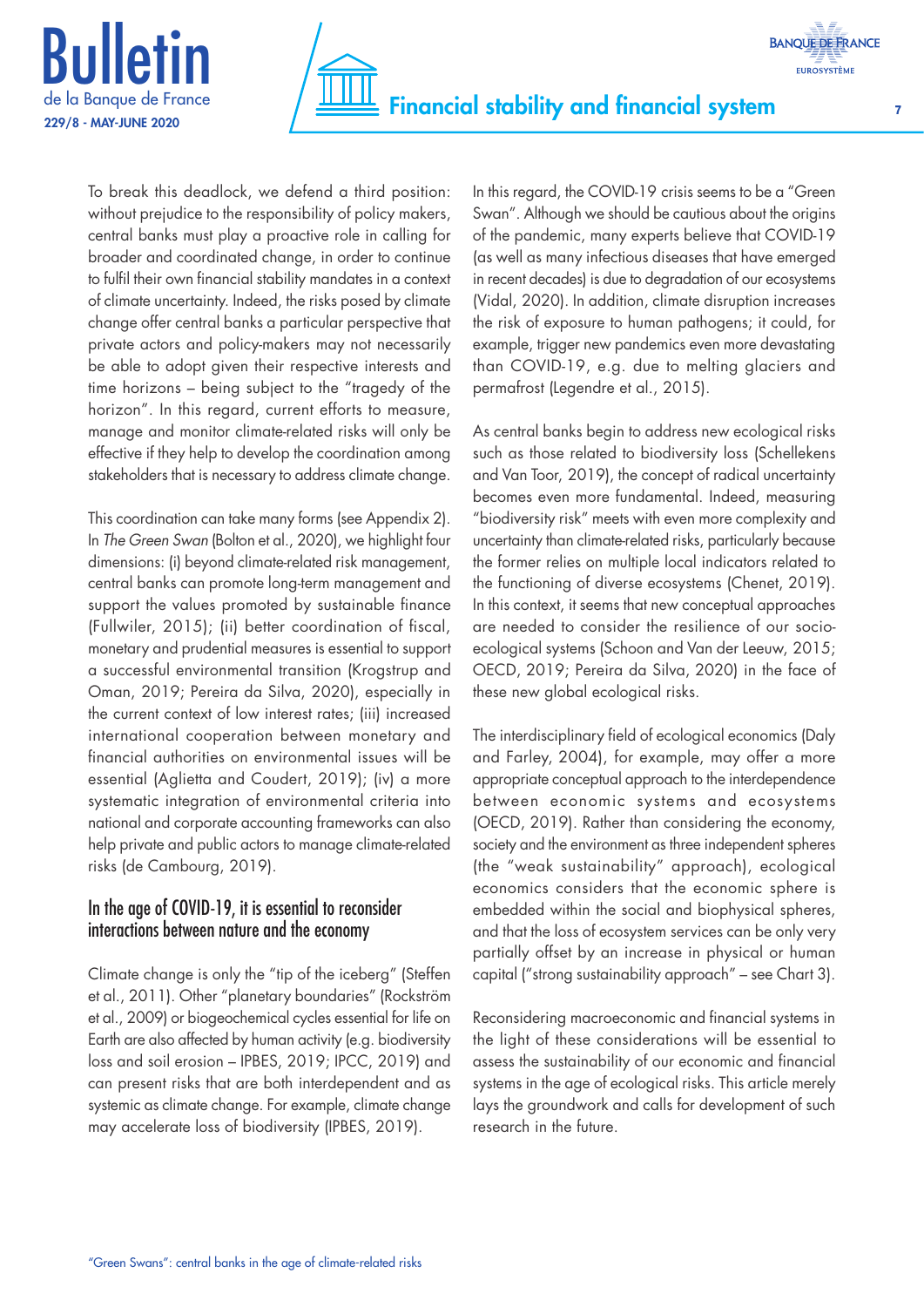



#### C3 Two approaches to sustainability





# **References**

## Abel (G. J.), Brottrager (M.), Crespo Cuaresma (J.) and Muttarak (R.) (2019)

"Climate, Conflict and Forced Migration", *Global Environmental Change*, Vol. 54, January, pp. 239-249.

#### Aglietta (M.) and Coudert (V.) (2019)

"The Dollar and the Transition: from Key Currency to Multilateralism", *CEPII Working Paper* 2019-26, May.

#### Aglietta (M.) and Espagne (É.) (2016)

"Climate and Finance Systemic Risks, More than an Analogy? The Climate Fragility Hypothesis", *CEPII Working Paper* 2016-10, April.

Alestra (C.), Cette (G.), Chouard (V.) and Lecat (R.) (2020) "Long-term growth impact of climate change and policies: the Advanced Climate Change Long term (ACCL) scenario building model", *Working Paper*, Banque de France, No. 759, April. *[Download the](https://publications.banque-france.fr/sites/default/files/medias/documents/wp759.pdf) document*

Allen (T.), Dees (S.), Boissinot (J.), Caicedo Graciano (C. M.), Chouard (V.) et al. (2020) "Climate-Related Scenarios for Financial Stability Assessment: an Application to France", *Working Paper*, Banque de France, n° 774, July. *[Download the](https://www.banque-france.fr/sites/default/files/medias/documents/wp774.pdf) document*

Bachelard (G.) (1938) *La Formation de l'esprit scientifique*, Paris, J. Vrin.

#### Barreto (L.) and Kemp (R.) (2008)

"Inclusion of Technology Diffusion in Energy-Systems Models: Some Gaps and Needs", *Journal of Cleaner Production*, Vol. 16, No. 1, pp. 95-101.

Bolton (P.), Després (M.), Pereira da Silva (L. A.), Samama (F.) and Svartzman (R.) (2020) *The Green Swan: Central Banking and Financial Stability* 

*in the Age of Climate Change*, Bank for International Settlements and Banque de France, January. *[Download the](https://www.bis.org/publ/othp31.pdf) document*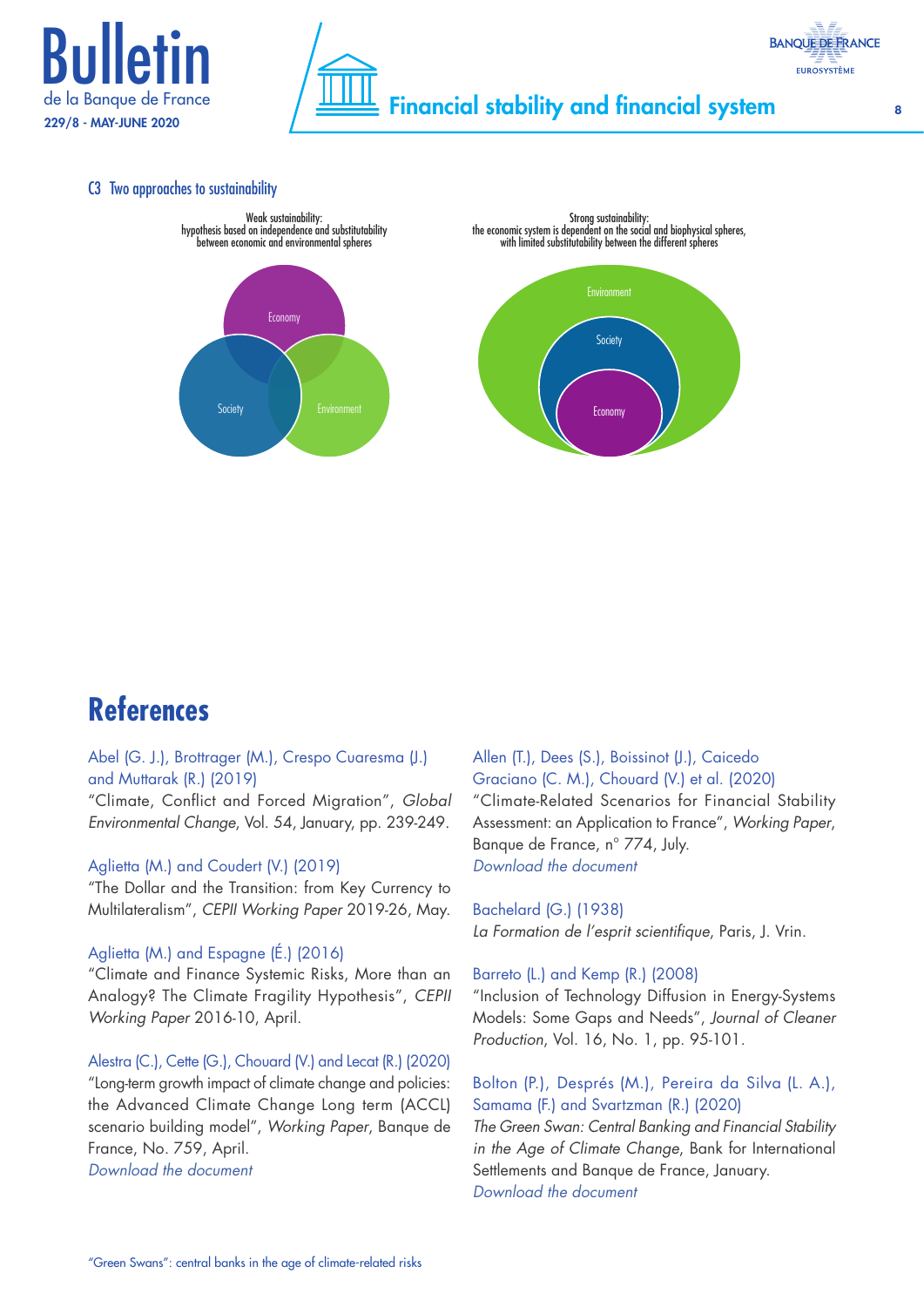



## Cahen Fourot (L.), Campiglio (E.), Dawkins (E.), Godin (A.) and Kemp Benedict (E.) (2019)

"Capital Stranding Cascades: the Impact of Decarbonisation on Productive Asset Utilisation", *Ecological Economic Paper* 6854, WU Vienna University of Economics and Business.

### Calel (R.), Stainforth (D. A.) and Dietz (S.) (2015)

"Tall Tales and Fat Tails: the Science and Economics of Extreme Warming", *Climatic Change* 132, pp. 127-141.

### Cambourg (P. de) (2019)

*Garantir la pertinence et la qualité de l'information extra-financière des entreprises : une ambition et un atout pour une Europe durable*, Report submitted to the French Minister of Economy and Finances, May.

### Carbon Brief (2018)

"Q&A: How 'Integrated Assessment Models' are Used to Study Climate Change", Carbon Brief.

#### Carbon Tracker (2018)

"Mind The Gap: the \$1.6 Trillion Energy Transition Risk", Carbon Tracker Initiative.

#### Carney (M.) (2015)

"Breaking the Tragedy of the Horizon: Climate Change and Financial Stability", Speech delivered at Lloyd's, London, 29 September.

#### Chenet (H.) (2019)

"Planetary Health and the Global Financial System", *Rockefeller Foundation Economic Council on Planetary Health Working Paper*, September.

Chenet (H.), Ryan Collins (J.) and Van Lerven (F.) (2019) "Climate-Related Financial Policy in a World of Radical Uncertainty: Towards a Precautionary Approach", *UCL Institute for Innovation and Public Purpose Working Paper* 2019-13, December.

Dafermos (Y.), Nikolaidi (M.) and Galanis (G.) (2017) "A Stock-Flow Fund Ecological Macroeconomic Model", *Ecological Economics*, Vol. 131, pp. 191-207.

## Daly (H. E.) and Farley (J.) (2004)

*Ecological Economics: Principles and Applications*, Island Press, 2011 edition.

## Dépoues (V.), Bouchet (V.), Cardona (M.) and Nicol (M.) (2019)

"Pour une autre approche du risque climatique en finance", Institute for Climate Economics (I4CE), November.

### Dikau (S.) and Ryan Collins (J.) (2017)

*Green Central Banking in Emerging Market and Developing Country Economies*, The New Economics Foundation.

#### FEBRABAN (2014)

"The Brazilian Financial System and the Green Economy: Alignment with Sustainable Development", Brazilian Federation of Banks (FEBRABAN) and United Nations Environment Programme (UNEP), September.

### Fullwiler (S. T.) (2015)

"Sustainable Finance: Building a More General Theory of Finance", *Binzagr Institute for Sustainable Prosperity Working Paper* 106.

#### Heck (V.), Gerten (D.), Lucht (W.) et al. (2018)

"Biomass based Negative Emissions Difficult to Reconcile with Planetary Boundaries", *Nature Climate Change*, Vol. 8, pp. 151-155.

## Hildén (M.), Lahn (G.), Carter (T. R.), Klein (R. J. T.) and Otto (I. M.) (2020)

"Cascading Climate Impacts: a New Factor in European Policy making", *Cascades*, Policy Brief, January.

## Human Rights Council (2019)

"Climate Change and Poverty: Report of the Special Rapporteur on Extreme Poverty and Human Rights", *United Nations Human Rights Council*, Office of the High Commissioner.

## IAIS (2018)

"Issues Paper on Climate Change Risks to the Insurance Sector", *International Association of Insurance Supervisors* (IAIS), July.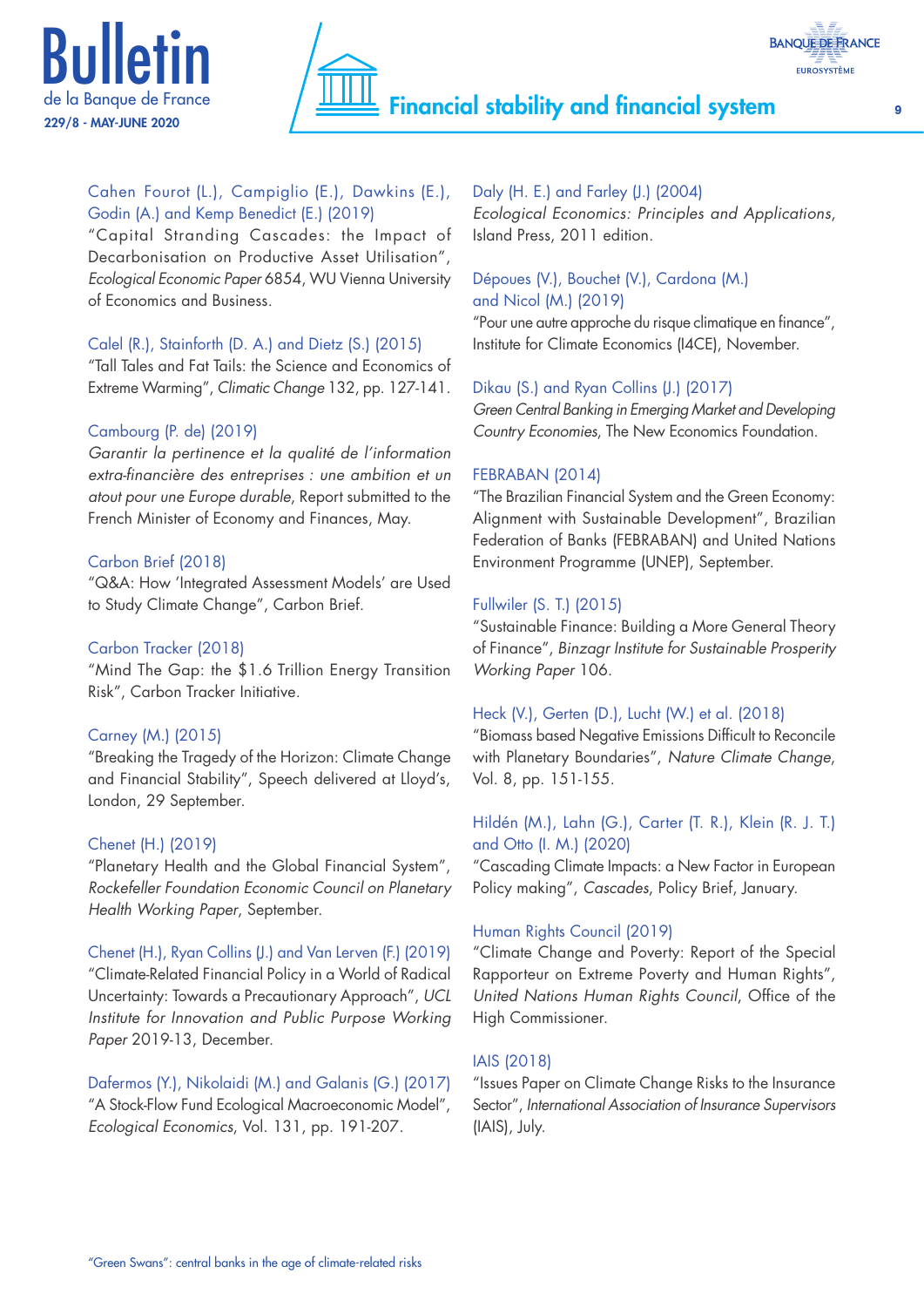



## IEA (2017)

*Energy Technology Perspectives 2017*, International Energy Agency (IEA).

#### IPBES (2019)

"Summary for Policymakers of the Global Assessment Report on Biodiversity and Ecosystem Services of the Intergovernmental Science Policy Platform on Biodiversity and Ecosystem Services", *Intergovernmental Science-Policy Platform on Biodiversity and Ecosystem Services* (IPBES).

### IPCC (2014)

*Climate Change 2014: Synthesis Report. Contribution of Working Groups I, II and III to the Fifth Assessment Report of the Intergovernmental Panel on Climate Change* (IPCC).

#### IPCC (2018)

"Summary for Policymakers", *Global Warming of 1.5°C: an IPCC Special Report on the Impacts of Global Warming of 1.5°C above Pre Industrial Levels and Related Global Greenhouse Gas Emission Pathways, in the Context of Strengthening the Global Response To the Threat of Climate Change*.

#### IPCC (2019)

*Climate Change and Land: an IPCC Special Report on Climate Change, Desertification, Land Degradation, Sustainable Land Management, Food Security, and Greenhouse Gas Fluxes in Terrestrial Ecosystems*.

#### IRENA (2017)

"Stranded Assets and Renewables: How the Energy Transition Affects the Value of Energy Reserves, Buildings and Capital Stock", *International Renewable Energy Agency* (IRENA), July.

#### Keynes (J. M.) (1936)

*The General Theory of Employment, Interest and Money*, Palgrave Macmillan, 2018 edition. *Théorie générale de l'emploi, de l'intérêt et de la monnaie*, translated by J. de Largentaye, Paris, Payot, 2016 edition.

### King (M.) (2016)

*The End of Alchemy: Money, Banking, and the Future of the Global Economy*, New York, W.W. Norton & Company.

#### Krogstrup (S.) and Oman (W.) (2019)

"Macroeconomic and Financial Policies for Climate Change Mitigation: a Review of the Literature", *IMF Working Paper* 19-185, September.

#### Legendre (M.), Lartigue (A.), Bertaux (L.), Jeudy (S.), Bartoli (J.) et al. (2015)

"In depth Study of Mollivirus Sibericum, a New Giant Virus", *Proceedings of the National Academy of Sciences*, September.

## Lenton (T. M.), Rockström (J.), Gaffney (O.), Rahmstorf (S.), Richardson (K.), Steffen (W.) and Schellnhuber (H. J.) (2019)

"Climate Tipping Points: Too Risky to Bet Against", *Nature*, Vol. 575, pp. 592-595.

## Masson-Delmotte (V.) and Moufouma-Okia (W.) (2019)

"Climate risks: why each half-degree matters", *Financial Stability Review*, Banque de France, No. 23, June, pp. 17-28.

*[Download the](https://publications.banque-france.fr/sites/default/files/media/2019/08/27/financial_stability_review_23.pdf) document*

#### McGlade (C.) and Ekins (P.) (2015)

"The Geographical Distribution of Fossil Fuels Unused When Limiting Global Warming to 2°C", *Nature*, Vol. 517, pp. 187 190.

## Mercure (J. F.), Knobloch (F.), Pollitt (H.), Paroussos (L.), Scrieciu (S. S.) and Lewney (R.) (2019)

"Modelling Innovation and the Macroeconomics of Low-Carbon Transitions: Theory, Perspectives and Practical Use", *Climate Policy*, Vol. 19, No. 8, pp. 1019-1037.

## Monasterolo (I.), Roventini (A.) and Foxon (T.) (2019) "Uncertainty of Climate Policies and Implications for Economics and Finance: an Evolutionary Economics Approach", *Ecological Economics*, Vol. 163, pp. 177-182.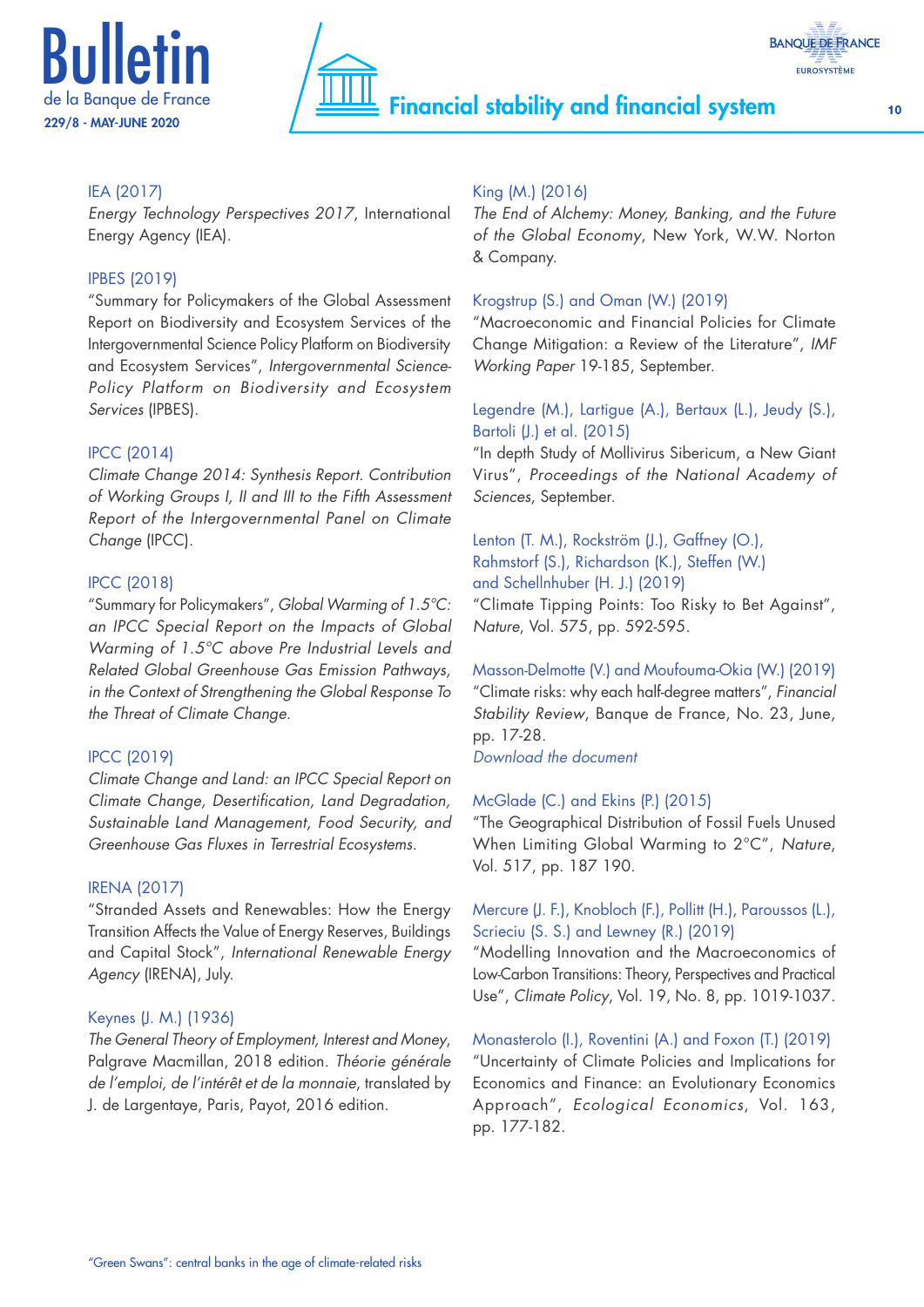



### NégaWatt (2018)

"Scénario négaWatt 2017-2050. Hypothèses et résultats", Association négaWatt, June.

#### NGFS (2018)

*First Progress Report,* Network for Greening the Financial System, October.

#### NGFS (2019)

*First Comprehensive Report – A call for action. Climate change as a source of financial risk*, April. *[Download the](https://www.banque-france.fr/sites/default/files/media/2019/04/17/ngfs_first_comprehensive_report_-_17042019_0.pdf) document*

#### OECD (2019)

"Systemic Thinking for Policy Making: The Potential of Systems Analysis for Addressing Global Policy Challenges in the 21st Century", Organisation for Economic Cooperation and Development, OECD Publishing.

#### Pearson (P. J. G.) and Foxon (T. J.) (2012)

"A Low Carbon Industrial Revolution? Insights and Challenges from Past Technological and Economic Transformations", *Energy Policy*, Vol. 50, pp. 117-127.

#### Pereira da Silva (L. A.) (2019)

"Research on Climate-Related Risks and Financial Stability: an 'Epistemological Break'?" Speech at the NGFS Conference, Paris, 17 April.

#### Pereira da Silva (L. A.) (2020)

"Green Swan 2, Climate Change and COVID-19: Reflections on Efficiency versus Resilience", Based on remarks during the OECD Chief Economist Talk Series (Paris, 23 April) and the Bank for International Settlements Research Webinar (BIS, 13 May).

#### Pindyck (R. S.) (2013)

"Climate Change Policy: What Do the Models Tell Us?", *Journal of Economic Literature*, Vol. 51, No. 3, September, pp. 860-872.

#### PRA (2019)

"Life Insurance Stress Test 2019: Scenario Specification, Guidelines and Instructions", Bank of England Prudential Regulation Authority (PRA).

Ripple (W. J.), Wolf (C.), Newsome (T. M.), Barnard (P.) and Moomaw (W. R.) (2020). "World Scientists' Warning of a Climate Emergency", *BioScience*, Vol. 70, No. 1, January, pp. 8-12.

Rockström (J.), Steffen (W.), Noone (K.), Persson (Å.), Stuart Chapin (F.), Lambin (E. F.) et al. (2009) "A Safe Operating Space for Humanity", *Nature*, Vol. 461, pp. 472-475.

#### Schellekens (G.) and Van Toor (J.) (2019)

"Values at Risk? Sustainability Risks and Goals in the Dutch Financial Sector", De Nederlandsche Bank (DNB).

#### Schoon (M.) and Van der Leeuw (S.) (2015)

"The Shift toward Social Ecological Systems Perspectives: Insights into the Human-Nature Relationship", *Natures Sciences Sociétés*, Vol. 23, No. 2, pp. 166-174.

## Steffen (W.), Grinevald (J.), Crutzen (P.) and McNeill (J.) (2011)

"The Anthropocene: Conceptual and Historical Perspectives", *Philosophical Transactions of the Royal Society A: Mathematical, Physical and Engineering Sciences*, Vol. 369, No. 1938, March, pp. 842-867.

## Steffen (W.), Rockström (J.), Richardson (K.), Lenton (T. M.), Folke (C.), Liverman (D.), Summerhayes (C. P.) et al. (2018)

"Trajectories of the Earth System in the Anthropocene", *Proceedings of the National Academy of Sciences of the United States of America*, Vol. 115, No. 33, August, pp. 8252-8259.

#### Stern (N.) (2016)

"Economics: Current Climate Models Are Grossly Misleading", *Nature*, Vol. 530, No. 7591, pp. 407-409.

#### Svartzman (R.), Dron (D.) and Espagne (E.) (2019)

"From Ecological Macroeconomics to a Theory of Endogenous Money for a Finite Planet", *Ecological Economics*, No. 162, pp. 108-120.

#### Taleb (N. N.) (2007)

*The Black Swan*, Penguin Random House.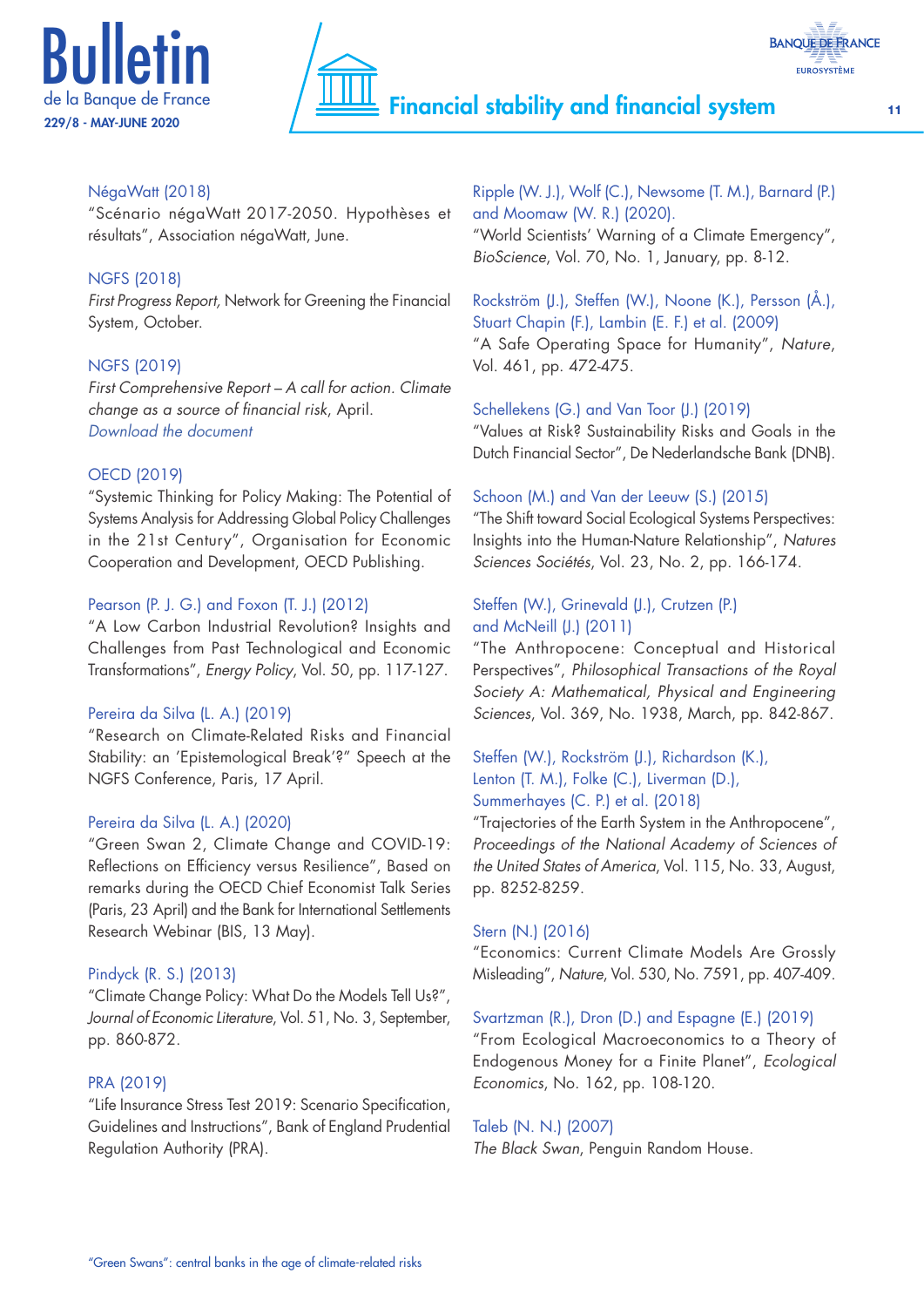



## The Shift Project and IFP Énergies nouvelles (2019)

"Comprendre les enjeux de la modélisation du lien complexe entre énergie, climat et économie : état des lieux et limites de la modélisation énergie-climat-économie au niveau mondial", October.

## UNEP (2019)

*Emissions Gap Report 2019,* United Nations Environment Programme (UNEP).

## Valantin (J. M.) (2017)

*Géopolitique d'une planète déréglée. Le choc de l'Anthropocène*, Paris, Éditions du Seuil.

## Vermeulen (R.), Schets (E.), Lohuis (M.), Kölbl (B.), Jansen (D. J.) and Heeringa (W.) (2019)

"The Heat is on: a Framework Measuring Financial Stress under Disruptive Energy Transition Scenarios", *De Nederlandsche Bank Working Paper*, No. 625, February.

### Vidal (J.) (2020)

"Destroyed Habitat Creates the Perfect Conditions for Coronavirus to Emerge", *Scientific American*, 18 March.

## Villeroy de Galhau (F.) (2019)

"Climate change: central banks are taking action", *Financial Stability Review*, Banque de France, No. 23, June, pp. 7-13. *[Download the](https://publications.banque-france.fr/sites/default/files/media/2019/08/27/financial_stability_review_23.pdf) document*

## Volz (U.) (2017)

"On the Role of Central Banks in Enhancing Green Finance", *UNEP Inquiry Working Paper*, February.

## Webb (I.), Baumslag (D.) and Read (R.) (2017)

"How Should Regulators Deal with Uncertainty? Insights from the Precautionary Principle", *Bank Underground* (Bank of England blog), January.

## Weitzman (M. L.) (2011)

"Fat Tailed Uncertainty in the Economics of Catastrophic Climate Change", *Review of Environmental Economics and Policy*, Vol. 5, No. 2, pp. 275-292.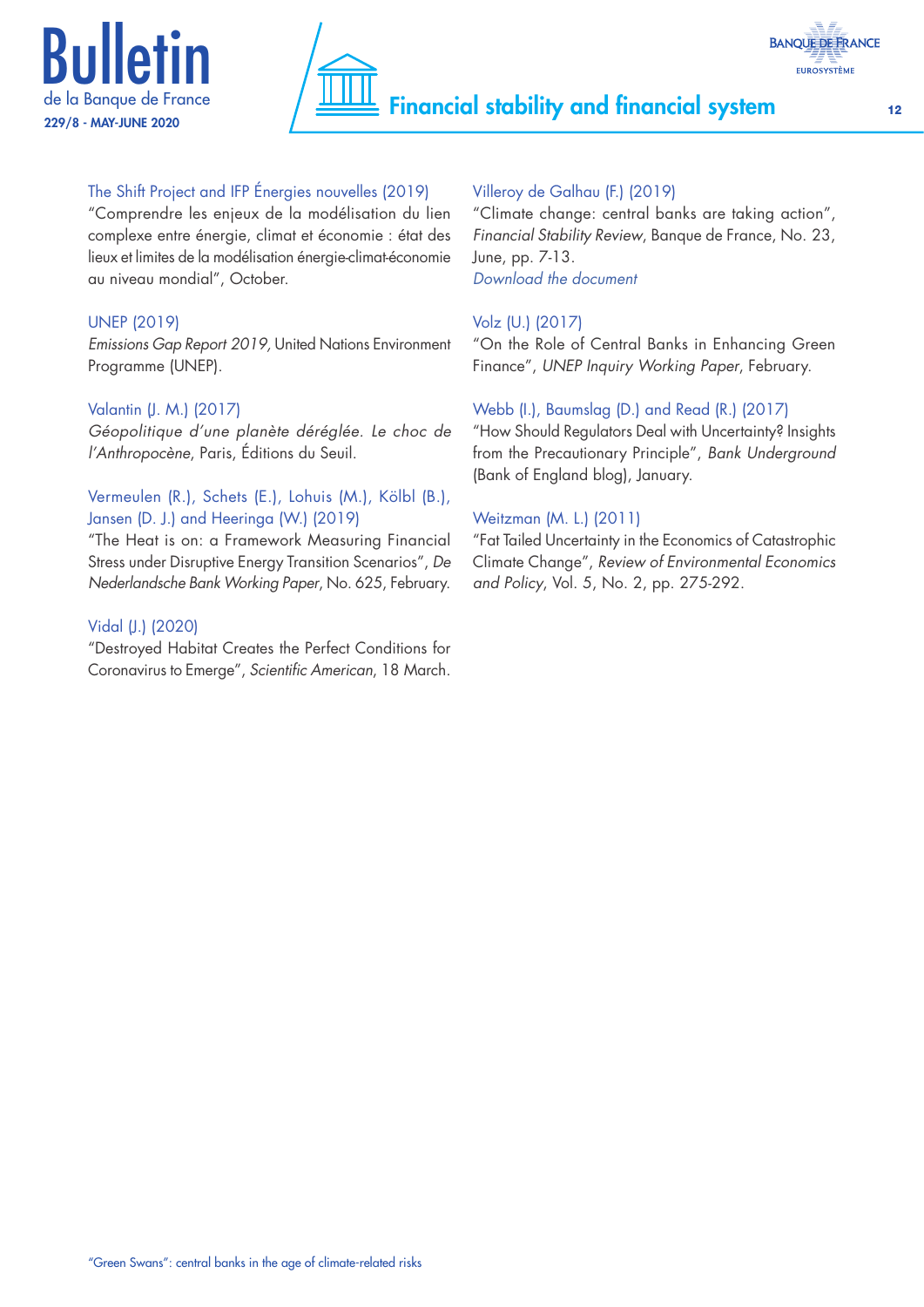



# **Appendix 1** Uncertainty regarding the technologies and investments necessary for a low carbon transition

The role attributed to negative emissions (including reforestation) and carbon capture and storage (CCS) technologies is a significant source of technological uncertainty. The relative importance of these measures varies considerably from model to model: analysis of a set of scenarios to limit the rise in temperature to 2°C indicates that between 400 and 1,600 gigatonnes of carbon dioxide (10 to 40 years of current emissions) can be offset by negative emissions and CCS (Carbon Brief, 2018). Consequently, choosing a scenario that assigns a significant role to negative emissions and CCS would naturally lead to a reduction in the value of stranded assets. Conversely, a scenario that assigns less importance to these technologies would require a reassessment of the value of such assets.

In reality, regardless of the scenario chosen, negative emissions and CCS technologies engender considerable uncertainty. They remain subject to numerous technological constraints, potentially high costs, as well as environmental and health risks (IPCC, 2014). Furthermore, relying on negative emissions, particularly reforestation, as a climate change mitigation option, could have negative consequences for many ecosystems (Heck et al., 2018).

Partly as a result of these sources of technological uncertainty, estimates of the volume of investments needed (a critical component in assessing the risk and opportunities associated with a low carbon transition) can also vary significantly. Analysis of six models (IPCC, 2018, p. 153) estimating additional energy investments necessary for the period from 2016 to 2050 – compared to the reference scenario – to limit global warming to 1.5°C, indicates values ranging from USD 150 billion to USD 1.7 trillion per year. Total annual investments in low carbon energy production also vary considerably, ranging from USD 800 billion to USD 2.9 trillion.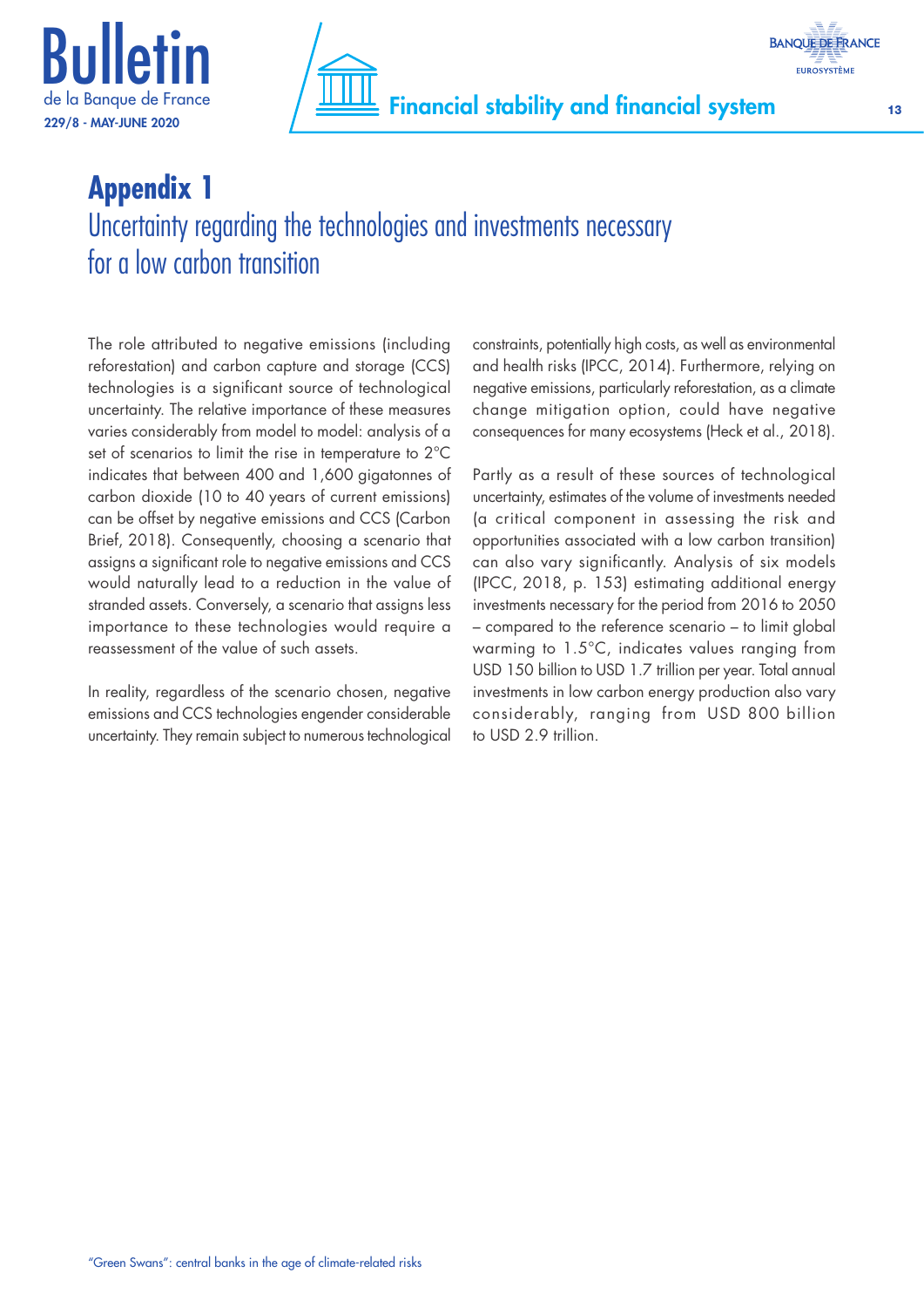



# **Appendix 2**

How can central banks coordinate with other actors in the context of systemic risk linked to climate change?

| Paradigmatic<br>approach to climate<br>change                                                                                                                                                                                                                                                                                                                                                              | <b>Responsibilities</b>                                                                                                                                                                                                                                                                                                                                                                                                                                                                                                                                                                                             |                                                                                                                                                                                                                                                                                                                                                                                                                                                                                                                                                           |  |
|------------------------------------------------------------------------------------------------------------------------------------------------------------------------------------------------------------------------------------------------------------------------------------------------------------------------------------------------------------------------------------------------------------|---------------------------------------------------------------------------------------------------------------------------------------------------------------------------------------------------------------------------------------------------------------------------------------------------------------------------------------------------------------------------------------------------------------------------------------------------------------------------------------------------------------------------------------------------------------------------------------------------------------------|-----------------------------------------------------------------------------------------------------------------------------------------------------------------------------------------------------------------------------------------------------------------------------------------------------------------------------------------------------------------------------------------------------------------------------------------------------------------------------------------------------------------------------------------------------------|--|
|                                                                                                                                                                                                                                                                                                                                                                                                            | Measures to be considered <sup>1</sup> by central banks,<br>regulators and supervisors                                                                                                                                                                                                                                                                                                                                                                                                                                                                                                                              | Measures to be implemented by other actors <sup>2</sup><br>(governments, private sector, civil society)                                                                                                                                                                                                                                                                                                                                                                                                                                                   |  |
| <b>Identification</b> and<br>management of<br>climate-related risks                                                                                                                                                                                                                                                                                                                                        | Integration of climate-related risks (taking account of<br>the availability of suitable forward-looking<br>methodologies) in:                                                                                                                                                                                                                                                                                                                                                                                                                                                                                       | Voluntary disclosure of climate-related risks by the<br>private sector (Task Force on Climate-related Financial<br><b>Disclosures</b>                                                                                                                                                                                                                                                                                                                                                                                                                     |  |
| >> Focus on risks                                                                                                                                                                                                                                                                                                                                                                                          | • prudential regulation;<br>• financial stability monitoring                                                                                                                                                                                                                                                                                                                                                                                                                                                                                                                                                        | Mandatory publication of climate-related risks and<br>other relevant information (e.g. Article 173 in France,<br>classification of "green" and "brown" activities)                                                                                                                                                                                                                                                                                                                                                                                        |  |
| Limits:<br>• Epistemological and methodological obstacles to the development of coherent scenarios at the macroeconomic, sectoral and sub<br>sectoral levels.<br>• Covering climate-related risks will remain impossible in the absence of system-wide transformations.                                                                                                                                    |                                                                                                                                                                                                                                                                                                                                                                                                                                                                                                                                                                                                                     |                                                                                                                                                                                                                                                                                                                                                                                                                                                                                                                                                           |  |
| Internalisation of<br>externalities<br>>> Focus on the Time<br><b>Horizon</b>                                                                                                                                                                                                                                                                                                                              | Promotion of a long-term vision as an instrument to<br>overcome the "tragedy of the horizon", in particular:<br>• integrating environmental, social and governance<br>(ESG) considerations into central banks' own<br>portfolios;<br>• exploring the potential impacts of sustainable<br>approaches in the conduct of financial stability<br>policies, where deemed compatible with existing<br>mandates                                                                                                                                                                                                            | • Carbon pricing<br>• Systematisation of ESG practices in the private sector                                                                                                                                                                                                                                                                                                                                                                                                                                                                              |  |
| Limits:<br>• Isolated actions by central banks would be insufficient to reallocate capital with the necessary speed and magnitude, and could have<br>unintended consequences.<br>• Limitations of carbon pricing and internalisation of externalities in general: insufficient to reverse existing inertia and to generate the<br>necessary structural transformation of the global socio-economic system. |                                                                                                                                                                                                                                                                                                                                                                                                                                                                                                                                                                                                                     |                                                                                                                                                                                                                                                                                                                                                                                                                                                                                                                                                           |  |
| Structural<br>transformation<br>towards an inclusive<br>and low carbon global<br>economic system<br>>> Focus on the<br>resilience of complex<br>adaptive systems in a<br>context of uncertainty                                                                                                                                                                                                            | Recognition of deep-seated uncertainty and the need<br>for structural change to preserve long-term climate and<br>financial stability, including by exploring:<br>• green monetary, fiscal and prudential coordination<br>at the effective lower bound;<br>• the role of non equilibrium models and qualitative<br>approaches to better account for the complex and<br>uncertain interactions between climate and socio-<br>economic systems;<br>potential reforms of the international monetary and<br>financial system, based on the idea that climate and<br>financial stability are interconnected public goods | • Green fiscal policy (made possible or facilitated by<br>low interest rates)<br>• Social debates on the potential need to reconsider<br>the macroeconomic mix (regulatory, fiscal, monetary<br>and prudential) in light of future climate imperatives<br>and - more broadly - environmental imperatives in<br>general<br>• Integration of natural capital into accounting systems<br>at the national and corporate level<br>• Integration of climate stability as a public good to be<br>supported by the international monetary and<br>financial system |  |

1 Considering these measures does not imply full support for immediate implementation thereof. Potential nuances and limitations must be observed.

2 Measures that are considered essential to achieve climate and financial stability, but which fall outside the scope of action of central banks, regulators and supervisors.

Source: Bolton et al. (2020).